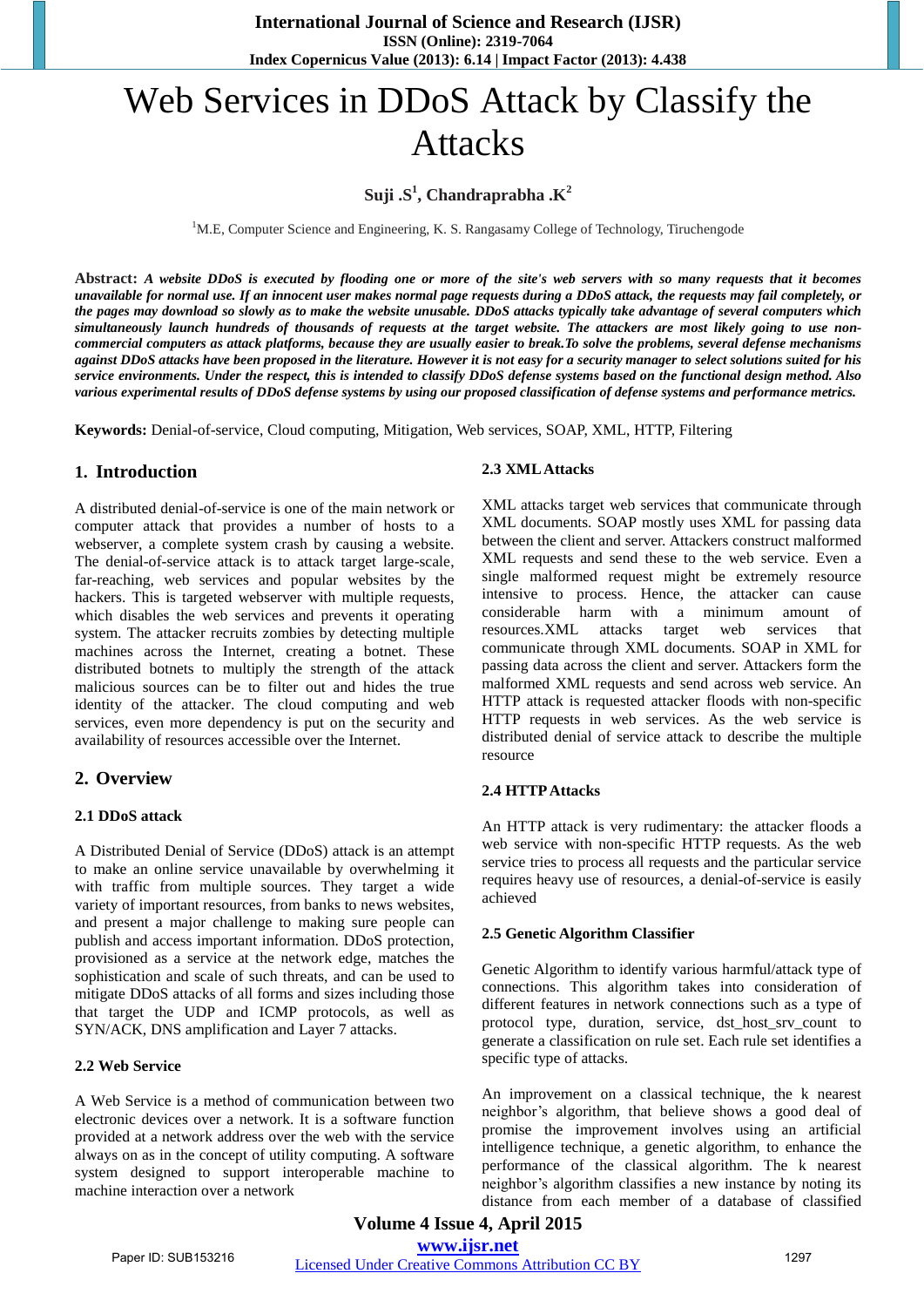## **International Journal of Science and Research (IJSR) ISSN (Online): 2319-7064 Index Copernicus Value (2013): 6.14 | Impact Factor (2013): 4.438**

examples and assigning the new instance to the class of the majority of its nearest neighbors. This algorithm can be quite effective when the attributes of the data are equally important. The nearest neighbor classification algorithm (NN) is based on the idea that, given a data set of classified examples, an unclassified individual should belong to the same class as its nearest neighbor in the data set. The measurement of proximity, or similarity, between two individuals is a subject of much research although this is an important issue for classification.

## **2.6 Genetic Fitness Process**

Genetic algorithms have two important features that underlie their success. The first is their employment of an algorithmic equivalent of natural selection. When chromosomes are chosen as parents during the reproduction process, the probability that a given chromosome will be chosen is biased in accord with its fitness. Thus, the fittest chromosomes (those that solve the problem best) will tend to have more children than the less fit ones. The use of fitnessbased reproduction generally leads to an improvement in the population as a genetic algorithm runs.

Genetic algorithms (GAs) solve optimization problems by manipulating a population of chromosomes, encoded solutions to the problem. Each chromosome is assigned a fitness that is related to its success in solving the problem. Given an initial population of chromosomes, a genetic algorithm proceeds by choosing chromosomes to serve as parents and then replacing members of the current population with new chromosomes that are (possibly modified) copies of the parents.

# **3. Cloud Architecture**

The common, unprotected cloud architecture contains the QQ following entities can be described

# **3.1 Cloud Providers**

The providers are the actual workhorses of the cloud environment. The cloud dynamically deploys the virtual machines and web services on these entities.

# **3.2 Cloud Broker**

The Cloud Broker listens to the initial request by the user. It keeps track of the available cloud providers and allocates the necessary resources for the user.

# **3.3 User**

A user is a client that connects to the Cloud Broker to request resources from the cloud environment. Eventually, it can interact with the web services deployed in the Cloud Providers.

**4** Algorithm

Input:

P ← Packet

S← Packet source IP address

D← Packet destination IP address

B← Blacklist W←Whitelist Begin: If  $(S W &\&& S \oplus B)$ Forward P to D Else If (S B) Drop p Else forward p to a V-node End

## **Step 1.** Over-Provision Bandwidth to Absorb DDoS Bandwidth Peaks

This is one of the most common measures to alleviate DDoS attacks, but it is also probably the most expensive, especially since DDoS attacks can be ten times or even one hundred times greater than standard Internet traffic levels. An alternative to over-provisioning Internet bandwidth is to use a security service to scale on-demand to absorb and filter DDoS traffic. DDoS protection services are designed to stop massive DDoS attacks without burdening businesses' Internet connections.

**Step 2.** Monitor Application and Network Traffic The best way to detect when you are under an attack is by monitoring application and network traffic. Then, you can determine if poor application performance is due to service provider outages or a DDoS attack. Monitoring traffic also allows organizations to differentiate legitimate traffic from attacks. Ideally, security administrators should review traffic levels, application performance, anomalous behavior, protocol violations, and Web server error codes. Since DDoS attacks are almost always executed by botnets, application tools should be able to differentiate between standard user and bot traffic. Monitoring application and network traffic provide IT security administrator's instant visibility into DDoS attack status.

**Step 3.** Detect and Stop Malicious Users There are two primary methods to identify DDoS attack traffic: identify malicious users and identify malicious requests. For application DDoS traffic, often times identifying malicious users can be the most effective way to mitigate attacks.

- 1. Recognize known attack sources, such as malicious IP addresses that are actively attacking other sites, and identifying anonymous proxies and TOR networks. Known attack sources account for a large percentage of all DDoS attacks. Because malicious sources constantly change, organizations should have an up-todate list of active attack sources.
- 2. Identify known bot agents; DDoS attacks are almost always performed by an automated client. Many of these client or bot agents have unique characteristics that differentiate them from regular Web browser agents. Tools that recognize bot agents can immediately stop many types of DDoS sources.
- 3. Perform validation tests to determine whether the Web visitor is a human or a bot. For example, if the visitor's browser can accept cookies, perform JavaScript calculations or understand HTTP redirects, then it is most likely a real browser and not a bot script.
- 4. Restrict access by geographic location. For some DDoS attacks, the majority of attack traffic may originate from one country or a specific region of the world. Blocking requests from undesirable countries can be a simple way to stop the vast majority of DDoS attack traffic.